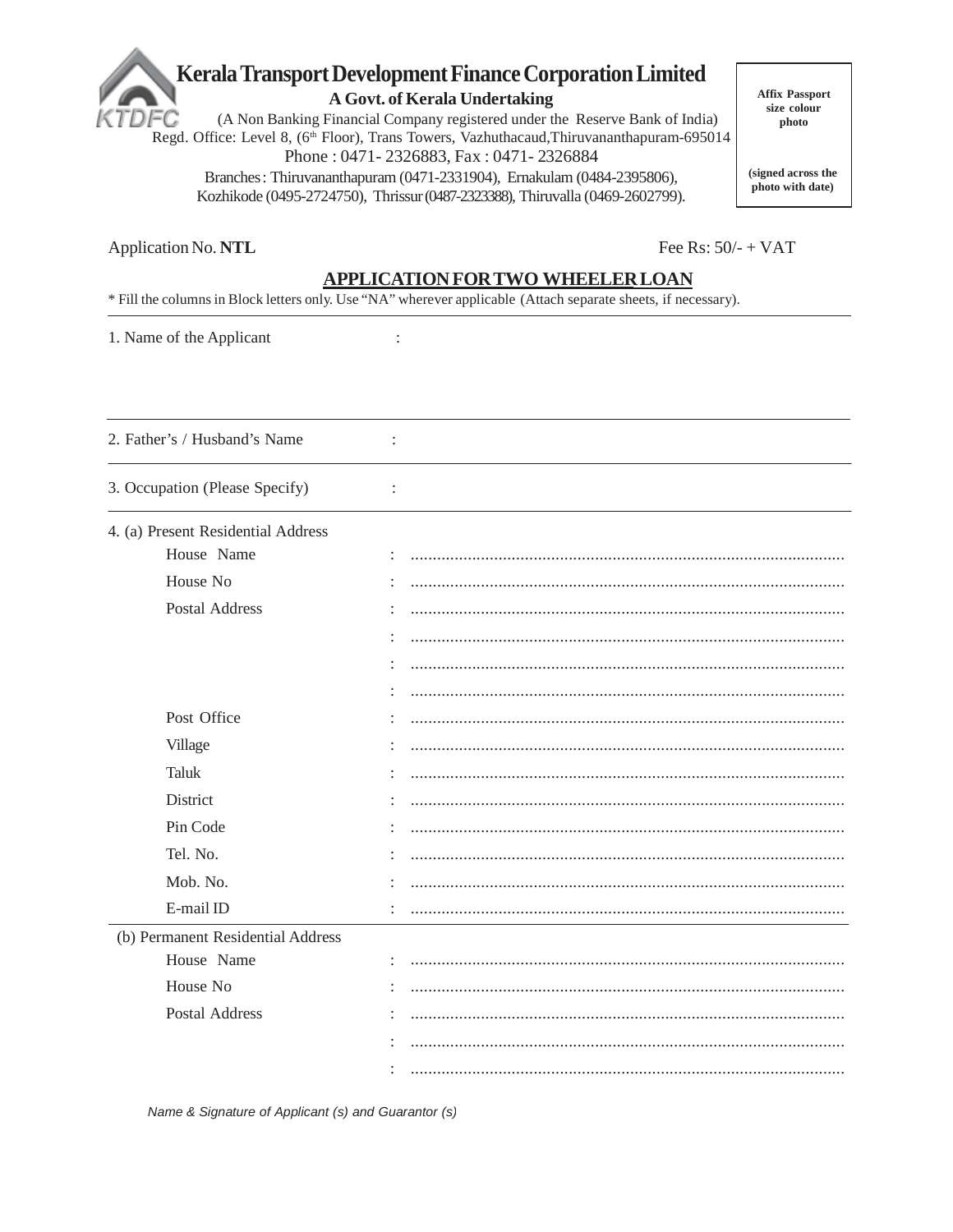| Post Office                                                                                  |                                        |
|----------------------------------------------------------------------------------------------|----------------------------------------|
| Village                                                                                      |                                        |
| <b>Taluk</b>                                                                                 |                                        |
| District                                                                                     |                                        |
| Pin Code                                                                                     |                                        |
| Tel. No.                                                                                     |                                        |
| 5. Official Address                                                                          |                                        |
| Designation                                                                                  |                                        |
| Name of Office                                                                               |                                        |
| Location                                                                                     |                                        |
| Post Office                                                                                  |                                        |
| District                                                                                     |                                        |
| Pin Code                                                                                     |                                        |
| Tel. No.                                                                                     |                                        |
| 6. Age & Date of Birth                                                                       |                                        |
| 7. Educational Qualification(s)                                                              | $\ddot{\cdot}$                         |
|                                                                                              |                                        |
| 8. Gender                                                                                    | : $M/F$                                |
| 9. Marital Status                                                                            | : Married / Unmarried                  |
| 10. Whether Resident/Non-Resident:                                                           |                                        |
| 11. Details of Gross monthly<br>Salary(Give particulars of BP,<br>DA, HRA& other allowances) |                                        |
| 12. Present deduction(s) from salary<br>(Give Particulars)                                   |                                        |
| 13. Net monthly salary                                                                       |                                        |
| 14. Details of other Vehicles, if any,<br>owned by the applicant                             | $\ddot{\cdot}$                         |
| 15. Driving License No.                                                                      | $\ddot{\cdot}$                         |
| 16. Signature Proof                                                                          | PAN Card<br>a)<br>$\ddot{\phantom{a}}$ |
|                                                                                              | Driving License or<br>b)               |
|                                                                                              | Notary Attestation<br>$\mathbf{c})$    |

N.B: Original Signature Proof and Address Proof to be produced for verification as and when required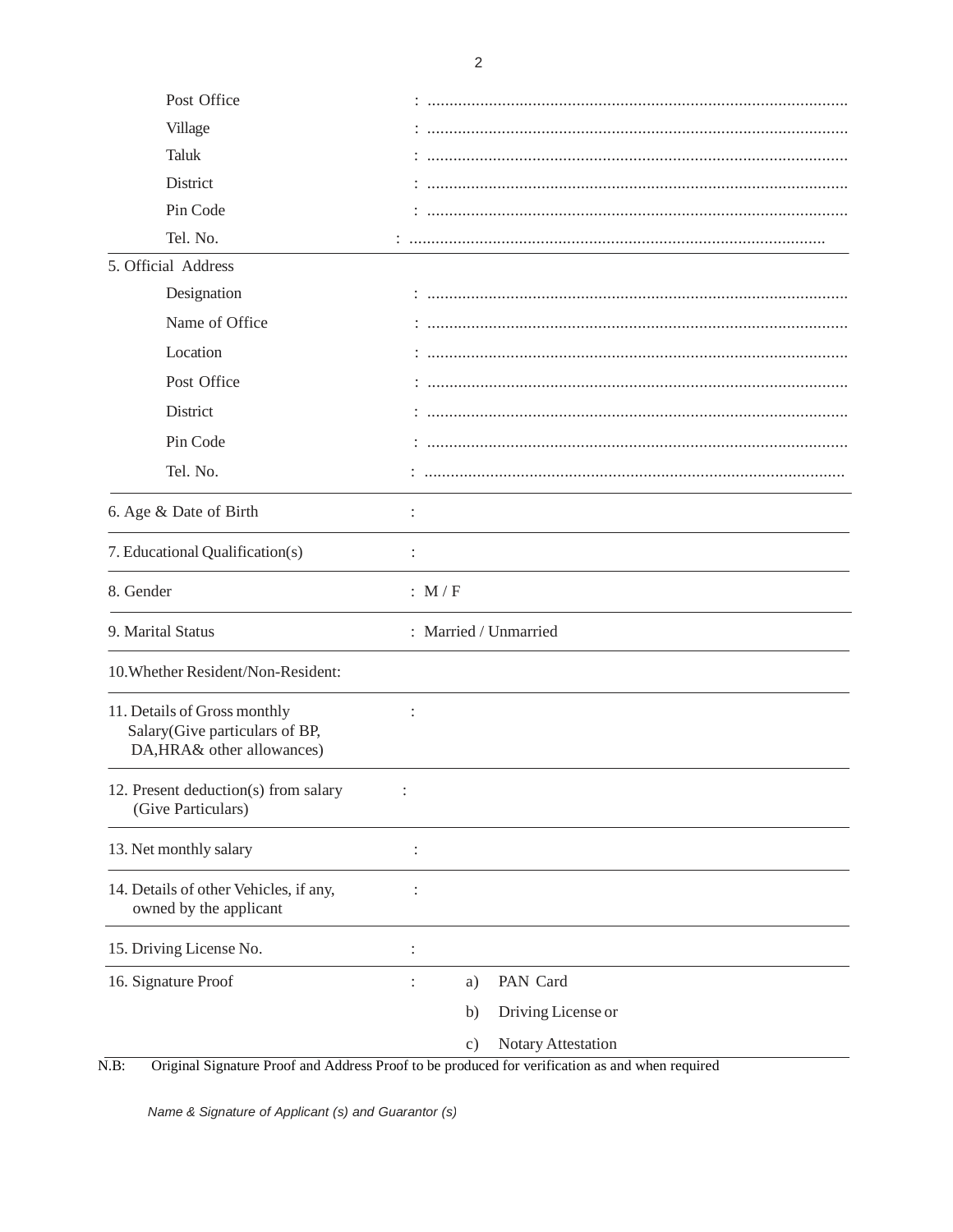| 17. Identity Proof / | $: a)$ Election ID Card                                  |
|----------------------|----------------------------------------------------------|
| Address Proof        | $\therefore$ b) Ration Card                              |
|                      | c) Aadhar Card                                           |
|                      | : d) Passport or                                         |
|                      | : e) Any other address proof issued by Govt. Authorities |

18. Details of Dependants with address :

19. Other income, if any, of the Applicant :

20. Whether the applicant had earlier availed : any loans from KTDFC. If yes, give details.  $\cdot$  :

21. Details of properties, if any, owned or possessed by the applicant a) Owner of the Property : b) Survey No.  $\qquad \qquad :$ c) Re-survey No. : d) Block No. : e) Village : f) Taluk : g) District : h) Extent of land : i) Other relevant Details, if any : 22. External Borrowings a) Nature : b) Name of Bank / Institution :

- c) Amount :
- d) Monthly Repayment :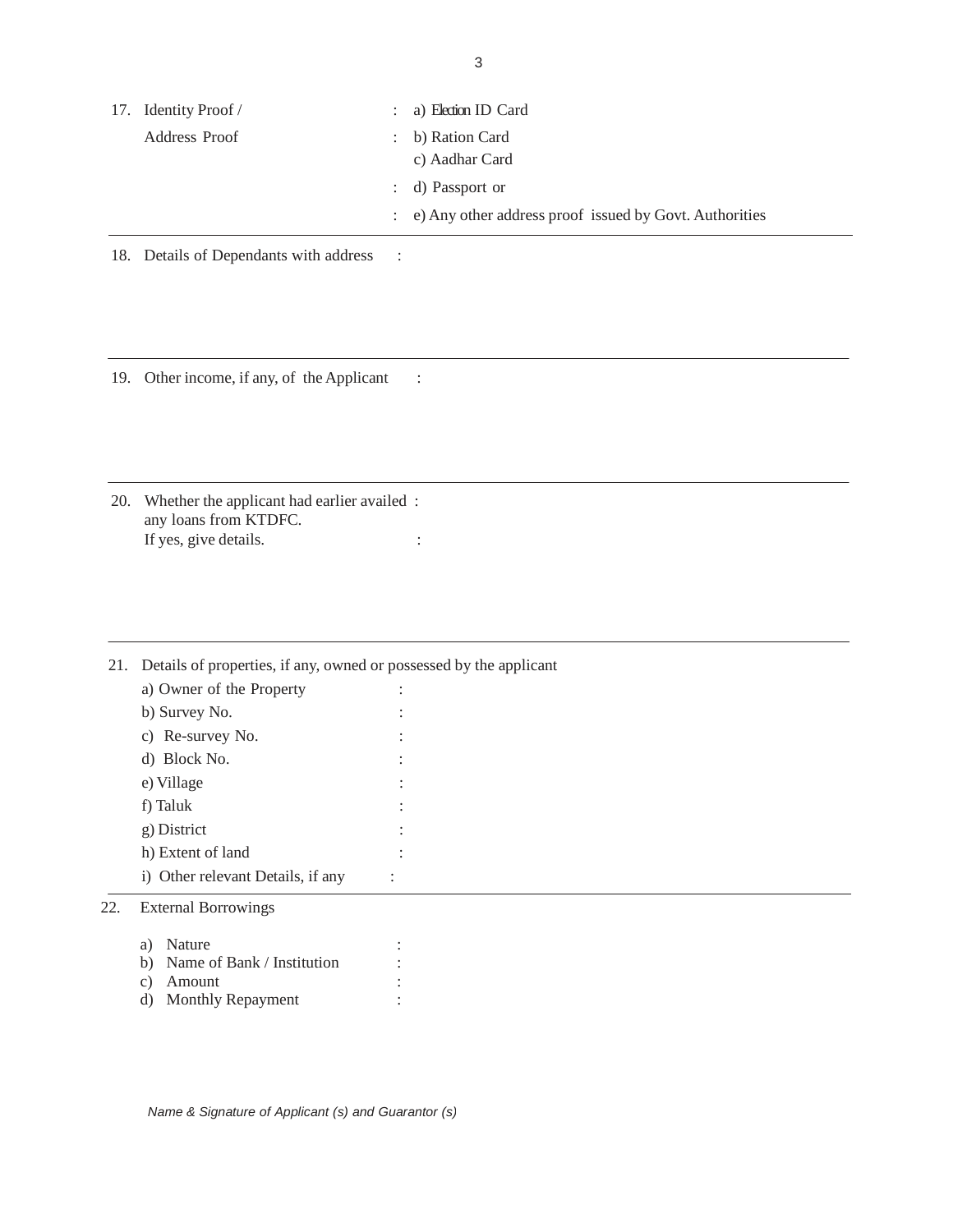| 23. Details of Guarantors (Sureties) |
|--------------------------------------|
| <b>Guarantor 1</b>                   |

(a) Present Residential Address

| $\mu$ | TTCSCIII INCSIGUIIIIaI TUGICSS    |             |  |
|-------|-----------------------------------|-------------|--|
|       | House Name                        |             |  |
|       | House No                          |             |  |
|       | Postal Address                    |             |  |
|       |                                   |             |  |
|       |                                   |             |  |
|       |                                   |             |  |
|       | Post Office                       |             |  |
|       | Village                           |             |  |
|       | Taluk                             |             |  |
|       | District                          |             |  |
|       | Pin Code                          |             |  |
|       | Tel. No.                          |             |  |
|       | Mob. No.                          |             |  |
|       | E-mail ID                         |             |  |
|       | (b) Permanent Residential Address |             |  |
|       | House Name                        |             |  |
|       | House No                          |             |  |
|       | Postal Address                    |             |  |
|       |                                   |             |  |
|       |                                   |             |  |
|       |                                   |             |  |
|       | Post Office                       |             |  |
|       | Village                           |             |  |
|       | Taluk                             |             |  |
|       | District                          |             |  |
|       | Pin Code                          |             |  |
|       | Tel. No.                          |             |  |
|       | (c) Official Address:             |             |  |
|       |                                   | Designation |  |
|       |                                   | Location    |  |
|       |                                   |             |  |
|       |                                   | Post Office |  |
|       |                                   | District    |  |
|       |                                   | Pin Code    |  |
|       |                                   | Tel. No.    |  |
|       |                                   |             |  |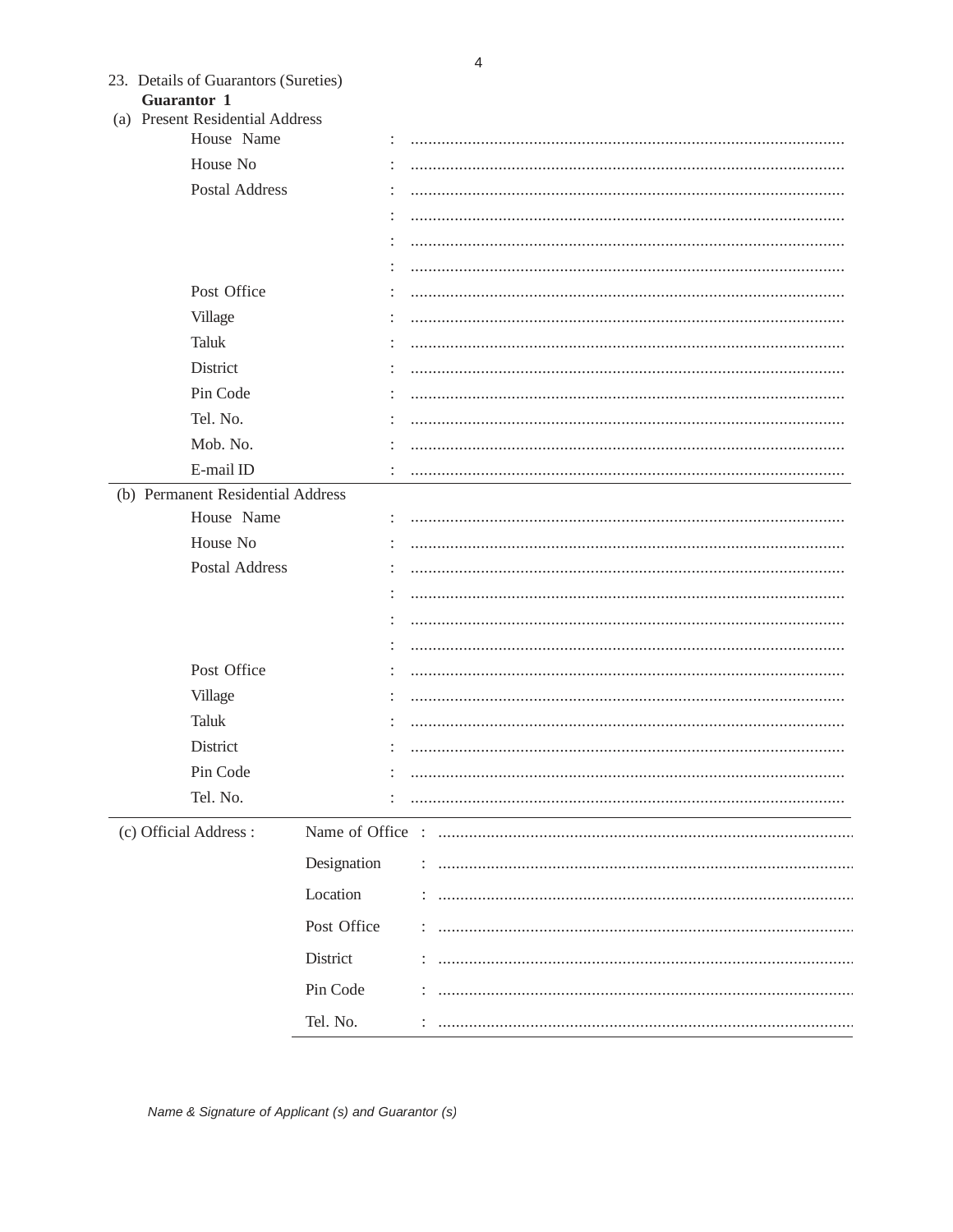(d) Age & Date of Birth  $\ddot{\cdot}$ (e) Present net monthly in come  $\ddot{\cdot}$ (f) Details of other properties, if any, owned/possessed by the guarantor. a) Owner of the Property  $\ddot{\cdot}$ b) Survey No.  $\ddot{\cdot}$ c) Resurvey No.  $\ddot{\cdot}$ d) Block No. e) Village f) Taluk g) District h) Extent of land i) Other relevant Details, if any  $\ddot{\cdot}$ (g) Whether the guarantor has offered himself : as surety for any other transaction earlier, if so, give details. 24. Guarantor 2. (a) Present Residential Address House Name House No Postal Address Post Office Village **Taluk** District 

Pin Code

Tel. No.

Mob. No.

E-mail ID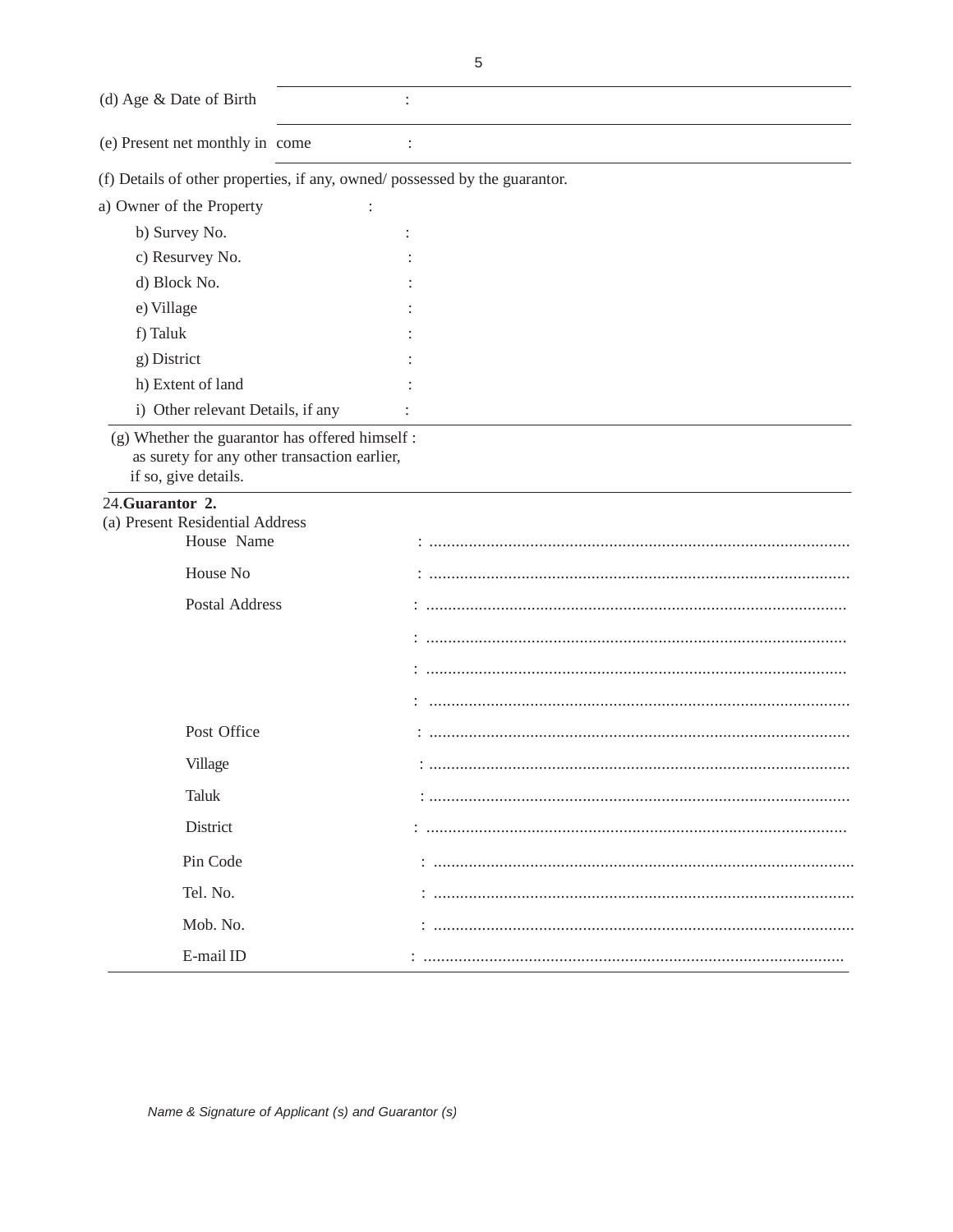| (b) Permanent Residential Address                                          |   |
|----------------------------------------------------------------------------|---|
| House Name                                                                 |   |
| House No                                                                   |   |
| Postal Address                                                             |   |
|                                                                            |   |
|                                                                            |   |
|                                                                            |   |
| Post Office                                                                |   |
| Village                                                                    |   |
| <b>Taluk</b>                                                               |   |
| District                                                                   |   |
| Pin Code                                                                   |   |
| Tel. No.                                                                   |   |
| (c) Official Address :                                                     |   |
| Name of Office                                                             |   |
| Designation                                                                |   |
| Location                                                                   |   |
| Post Office                                                                |   |
| District                                                                   |   |
| Pin Code                                                                   |   |
| Tel. No.                                                                   |   |
| (d) Age & Date of Birth                                                    | : |
| (e) Present net monthly income                                             |   |
| (f) Details of other properties, if any, owned/possessed by the guarantor. |   |
| a) Owner of the Property                                                   |   |
| b) Survey No.                                                              |   |
| c) Resurvey No.                                                            |   |

Name & Signature of Applicant (s) and Guarantor (s)

 $\ddot{\cdot}$ 

 $\div$ 

 $\ddot{\ddot{\cdot}}$ 

 $\pm$ 

d) Block No.

e) Village

f) Taluk

g) District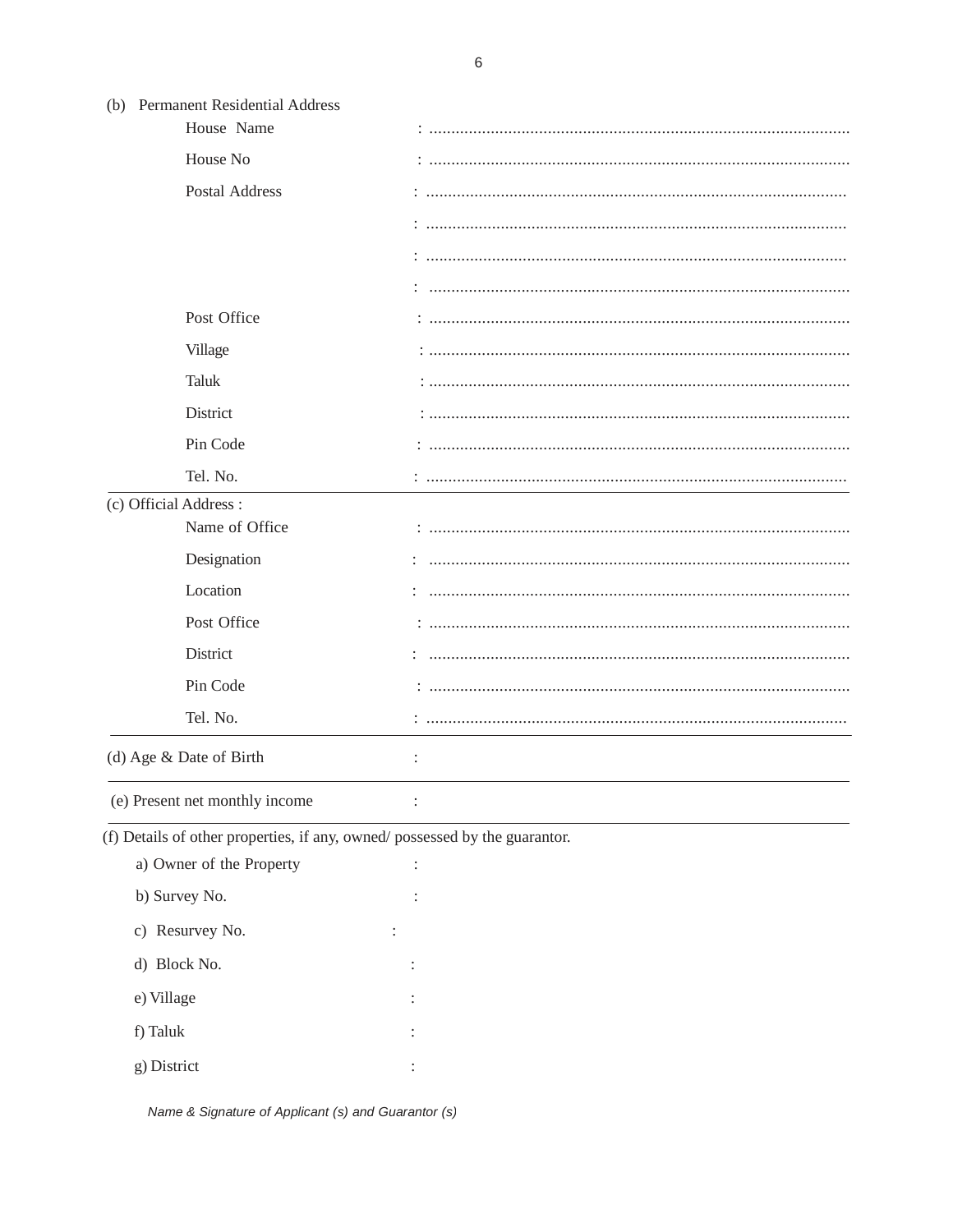|     | h) Extent of land                                                                                                    |                |
|-----|----------------------------------------------------------------------------------------------------------------------|----------------|
|     | i) Other relevant Details, if any                                                                                    | $\ddot{\cdot}$ |
| (g) | Whether the guarantor has offered<br>himself as surety for any other<br>transaction earlier, if so, give<br>details. |                |
|     | 25. Guarantor 3.                                                                                                     |                |
|     | (a) Present Residential Address<br>House Name                                                                        |                |
|     | House No                                                                                                             |                |
|     | Postal Address                                                                                                       |                |
|     |                                                                                                                      |                |
|     |                                                                                                                      |                |
|     |                                                                                                                      |                |
|     | Post Office                                                                                                          |                |
|     | Village                                                                                                              |                |
|     | <b>Taluk</b>                                                                                                         |                |
|     | District                                                                                                             |                |
|     | Pin Code                                                                                                             |                |
|     | Tel. No.                                                                                                             |                |
|     | Mob. No.                                                                                                             |                |
|     | E-mail ID                                                                                                            |                |
|     | (b) Permanent Residential Address<br>House Name                                                                      |                |
|     | House No                                                                                                             |                |
|     | Postal Address                                                                                                       |                |
|     |                                                                                                                      |                |
|     |                                                                                                                      |                |
|     |                                                                                                                      |                |
|     | Post Office                                                                                                          |                |
|     |                                                                                                                      |                |
|     | Village                                                                                                              |                |
|     | <b>Taluk</b>                                                                                                         |                |
|     | District                                                                                                             |                |

Name & Signature of Applicant (s) and Guarantor (s)

 $\overline{7}$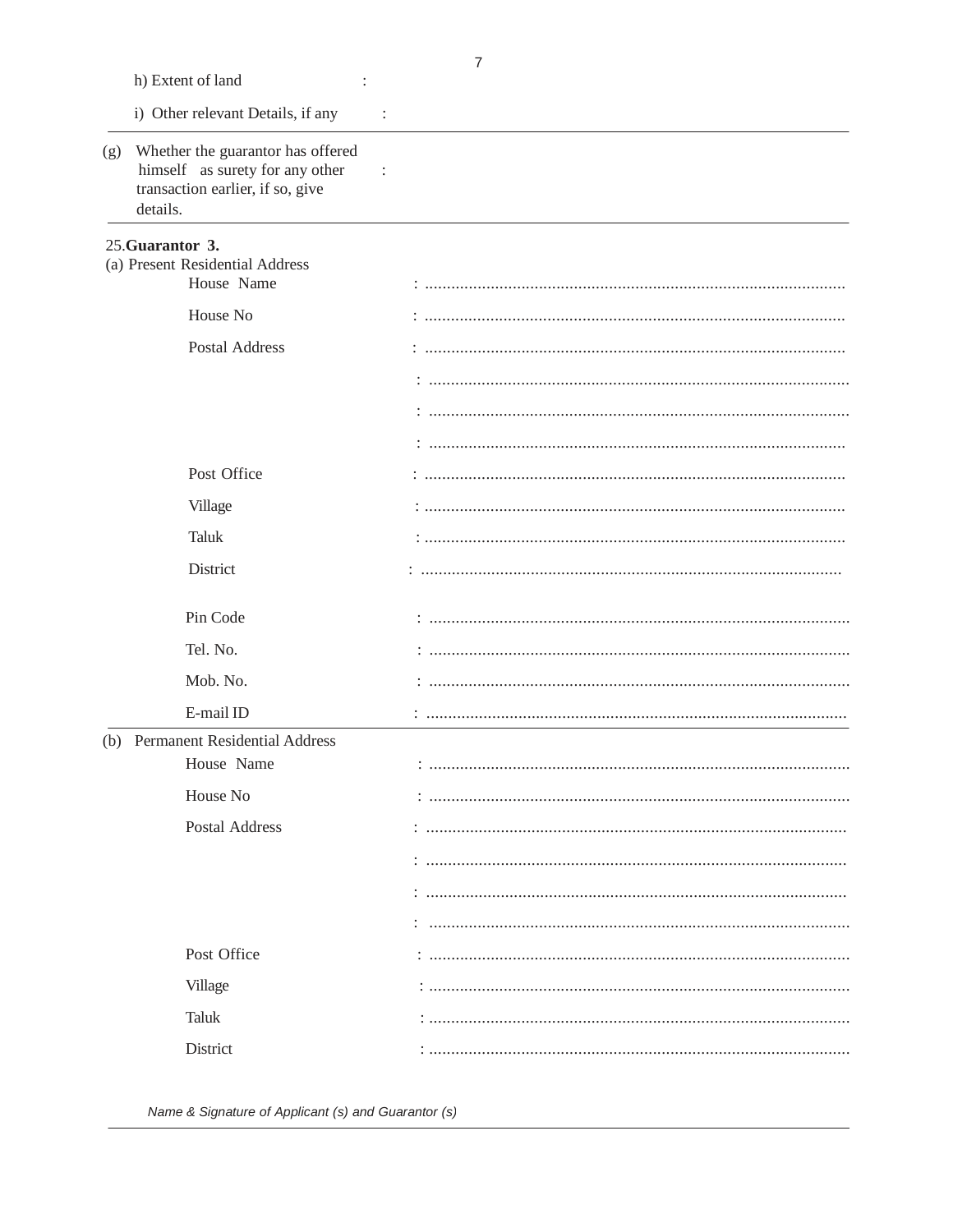|                                                                              | 8 |
|------------------------------------------------------------------------------|---|
| Pin Code                                                                     |   |
| Tel. No.                                                                     |   |
| (c) Official Address:                                                        |   |
| Name of Office                                                               |   |
| Designation                                                                  |   |
| Location                                                                     |   |
| Post Office                                                                  |   |
| District                                                                     |   |
| Pin Code                                                                     |   |
| Tel. No.                                                                     |   |
| (d) Age & Date of Birth                                                      |   |
| (e) Present net monthly income                                               |   |
| (f) Details of other properties, if any, owned/possessed by the guarantor.   |   |
| a) Owner of the Property                                                     |   |
| b) Survey No.                                                                |   |
| c) Resurvey No.                                                              |   |
| d) Block No.                                                                 |   |
| e) Village                                                                   |   |
| f) Taluk                                                                     |   |
| g) District                                                                  |   |
| h) Extent of land                                                            |   |
| i) Other relevant Details, if any                                            |   |
| Whether the guarantor has offered<br>(g)<br>himself as sure ty for any other |   |

himself as surety for any other : transaction earlier, if so, give details.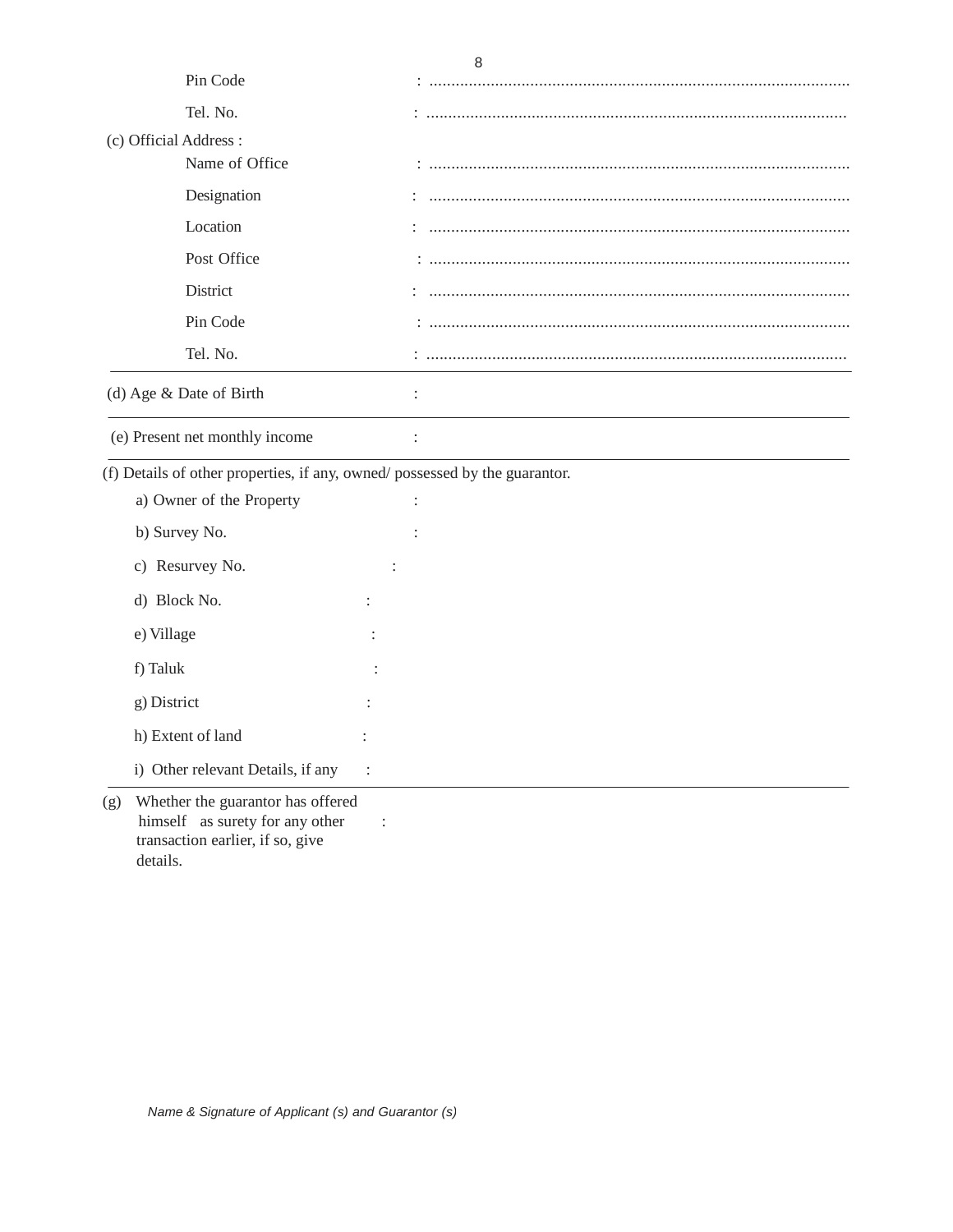### **26. PARTICULARS OF VEHICLE TO BE PURCHASED**

| a.            | Description                                                                                        | $\ddot{\cdot}$ |    |    |    |    |    |    |
|---------------|----------------------------------------------------------------------------------------------------|----------------|----|----|----|----|----|----|
|               | b. Make                                                                                            | $\vdots$       |    |    |    |    |    |    |
| $C_{\bullet}$ | Model                                                                                              | $\ddot{\cdot}$ |    |    |    |    |    |    |
| d.            | Invoice Price of the vehicle<br>(copy shall be enclosed)                                           | $\ddot{\cdot}$ |    |    |    |    |    |    |
|               | e. Name $&$ Address of supplier / dealer :                                                         |                |    |    |    |    |    |    |
| f.            | e-mail ID of the supplier / dealer<br>$\sim$ 1                                                     |                |    |    |    |    |    |    |
|               | 27. Amount of loan applied for                                                                     | $\ddot{\cdot}$ |    |    |    |    |    |    |
| 28.           | No. of monthly instalments proposed : 24<br>for the repayment in months (Round<br>vour preference) |                | 30 | 36 | 42 | 48 | 54 | 60 |

9

NB:- Margin Money (Vehicle Price + Insurance Amount + Road Tax - sanctioned loan amount) and processing fees cum documentation charges as applicable from time to time shall be remitted by the loanee beforehand for disbursing the sanctioned loan amount. Similarly, loanee shall submit post dated EMI cheques for the repayment of EMIs in accordance with the repayment schedule issued by KTDFC to the loanee and subject to the terms and conditions of the loan.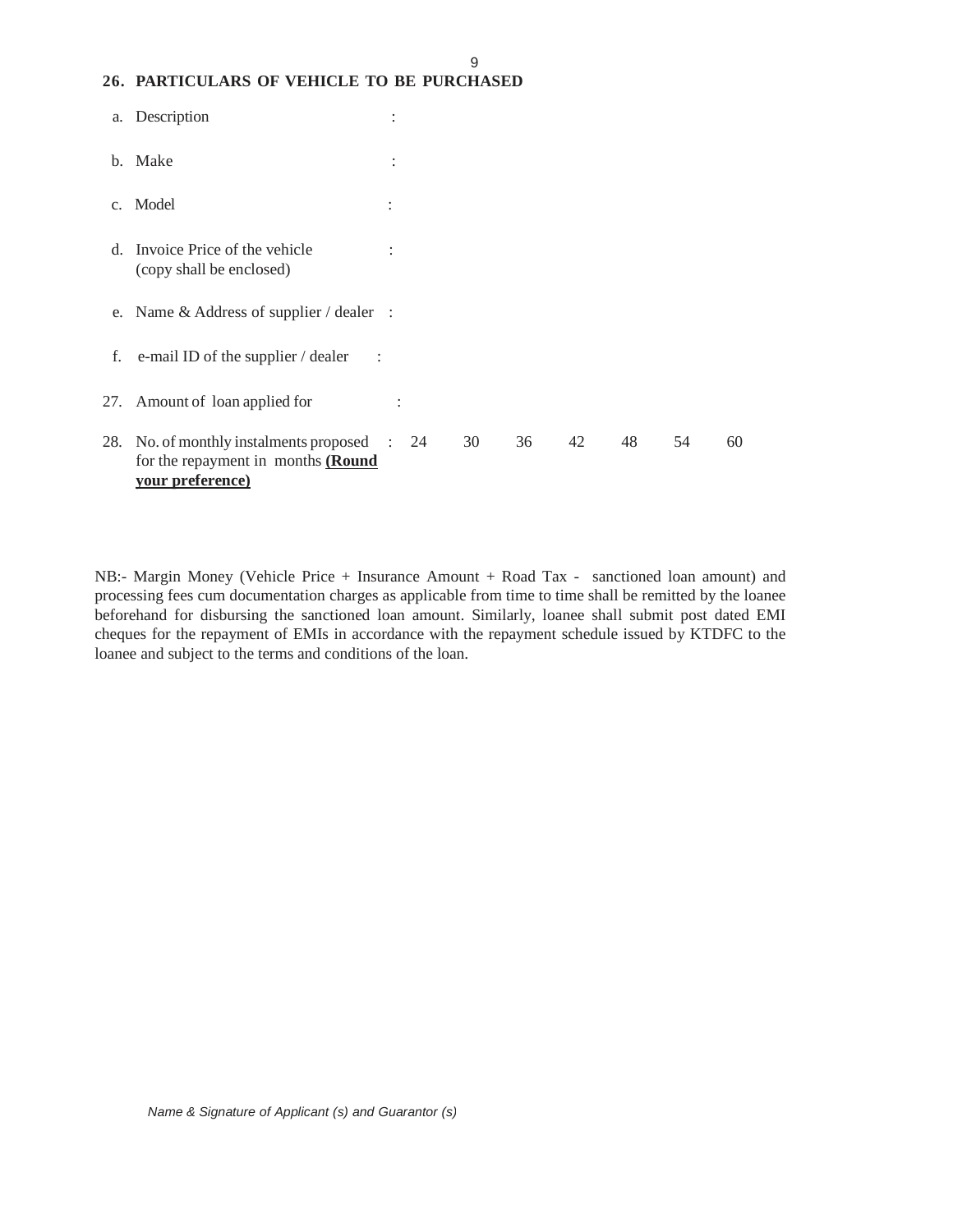#### **DECLARATION**

I/We here by apply for a loan from KTDFC to the extent indicated in the loan request section of this application form. I/We declare that the foregoing particulars and information furnished in this application form are true, accurate and complete and that they shall form the basis of any loan that KTDFC may decide to sanction to me/us

I / We confirm that I/We have/had no insolvency proceedings against me /us .Nor have, I/we been adjudicated insolvent. I/we agree that KTDFC may at its discretion conduct discreet inquiries in respect of this application. I/We undertake to inform the company as to any change in my/our occupation /employment/ residential address/registered address and to provide any further information that the company may require. KTDFC will be at liberty to take such action as it may deem necessary if my/our above statement are found to be untrue. I/We agree that KTDFC shall have the sole discretion to sanction/reject/reduce my/our loan application without assigning any reason therein. I/We further agree that my/our loan transactions shall be governed by the rules of KTDFC which may be in force from time to time. I/We further agree that any variations in the terms and conditions that may be decided by the Company from time to time shall also be applicable for the loan, in case of sanctioning of the same. I/We further agree that if the loan is sanctioned, KTDFC shall have the right to amend, alter or modify the terms and conditions or cancel/withdraw all or any of the amounts sanctioned or recall the loan account at any time at its sole discretion without assigning any reason whatsoever and shall always be construed as agreed to be complied by me/us. I/We further confirm that the funds will be used for the stated purpose only and will not be used for any other purpose and/or anti-social purposes and that the Company has the absolute right to recall the funds in case of violation of any of the terms and conditions. I/We further agree to execute all necessary documents as per Company's requirements to its satisfaction.

Place:

Date:

Signature of the Applicant :

Signature of the Guarantors : (1)

 $(2)$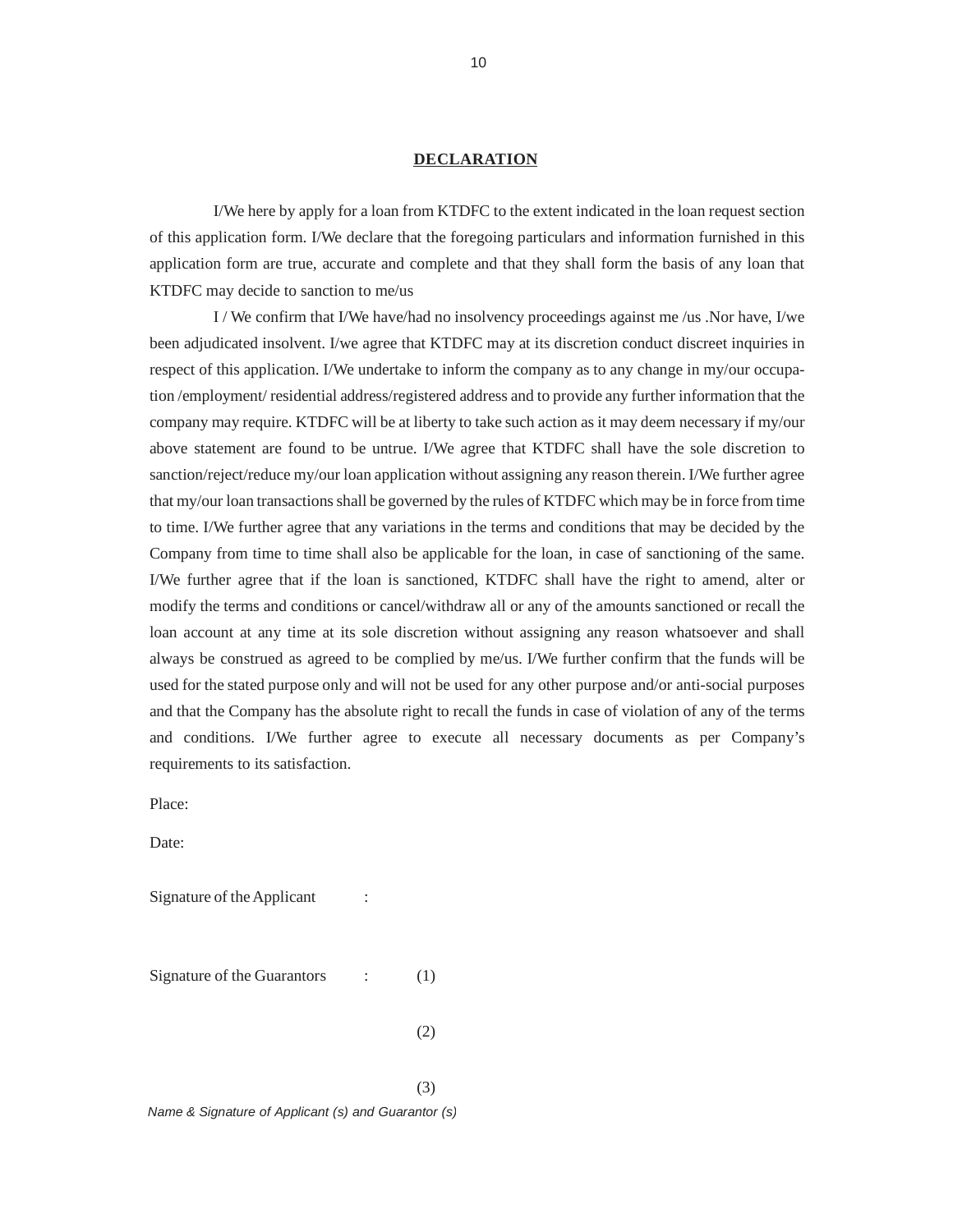### **(For Office Use Only)**

| been verified. The certificate of employment and undertaking for recovery from pay and terminal benefits in respect |
|---------------------------------------------------------------------------------------------------------------------|
| of the borrower / surety duly approved by the employer has been attached with the application.                      |
|                                                                                                                     |
|                                                                                                                     |
|                                                                                                                     |
|                                                                                                                     |
|                                                                                                                     |
|                                                                                                                     |

The last instalment will be the amount outstanding after remittance of the .................. instalment including other dues to the Corporation at the time of closing of the loan amount.

**Forwarding the file for Sanction on ……………………………..** 

Section Clerk : **Section Head :**  Section Head :

## **Sanctioned / Rejected**

**Branch Manager : …………………………………………………………….**